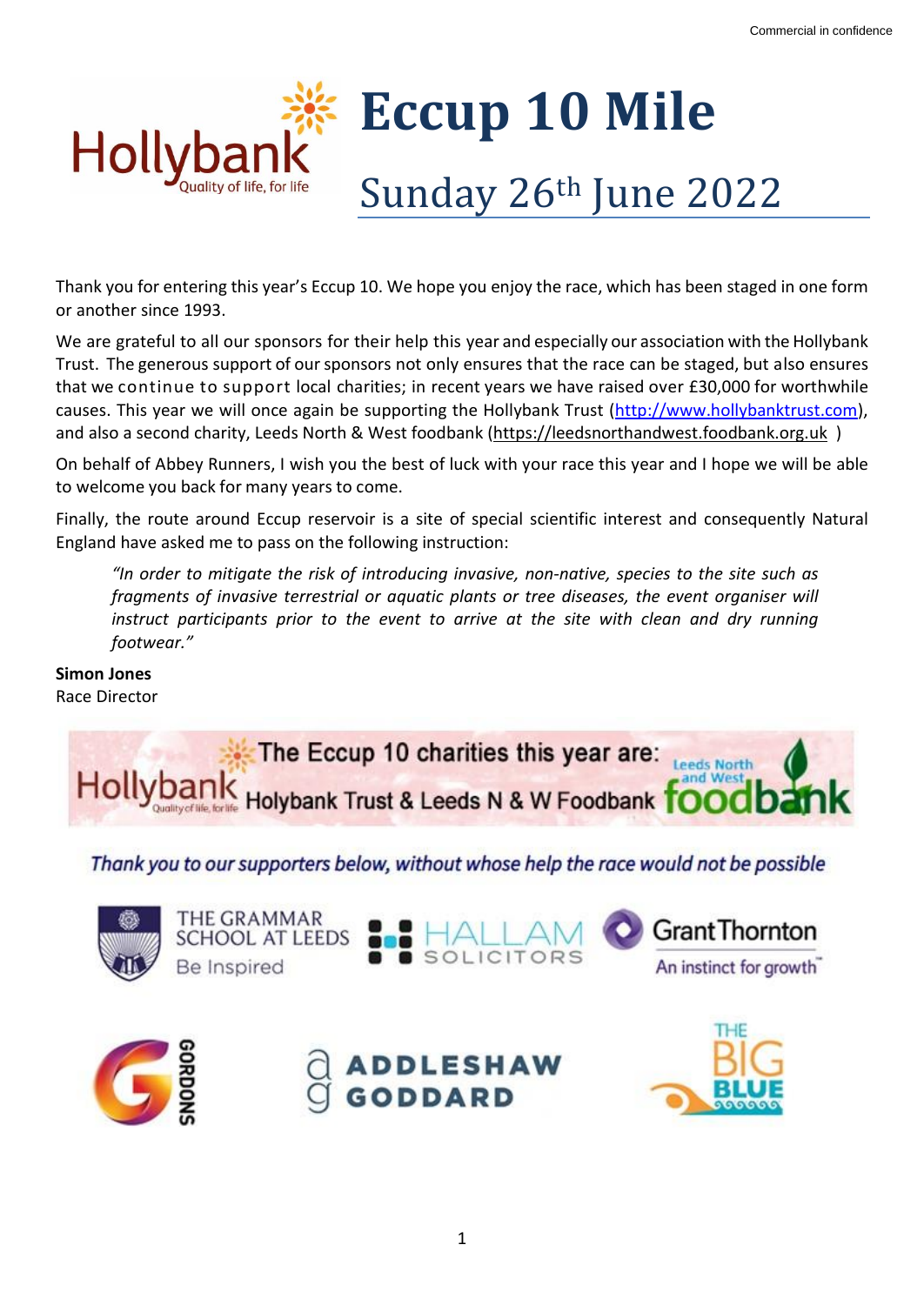# **TIMETABLE**

| 9:00am | Junior 1 mile       | Please make your way to the start line on Bedquilts (just behind<br>the school) by 8:50am                   |
|--------|---------------------|-------------------------------------------------------------------------------------------------------------|
|        | Junior 2 mile       |                                                                                                             |
| 9.30am | Senior Race 10 mile | Please gather outside Adel St John the Baptist primary school<br>(where race HQ will be situated) from 9:15 |
| 9:45am | Peter Leach Fun Run | Please make your way to the start line on Bedquilts (just behind<br>the school) by 9:45am                   |

# **PARKING AND DIRECTIONS**

**Parking** for the race is at **Bedquilts Recreation Ground**, which is a 2 minute jog/walk from Race HQ. Everything will be signposted on the day and marshals will be available to provide assistance. There is adequate space for everyone at Bedquilts so, out of consideration for local residents, please park your car there. **Do not park at Adel St John Primary School, or on Long Causeway.** Please do not park on the gravel section of the Bedquilts car park as this is reserved for other users of Bedquilts.

Follow the marshals' instructions when walking from the car park towards Race HQ: stick to the designated route to ensure that you do not interfere with the Eccup Junior Races, which take place on Bedquilts before the main race.

**Directions:** The nearest postcode for the car parking is **LS16 8BX**, a map can be found here: [https://goo.gl/maps/pMGo8KnVzkciSVD2A.](https://goo.gl/maps/pMGo8KnVzkciSVD2A) From the centre of Leeds, take the A660, cross the Ring Road at Lawnswood, continue one mile to the traffic lights, turn right into Church Lane and immediately right into Adel Lane; the car park entrance is then about 200 metres on the left. Coming from the East, leave the Ring Road at the West Park roundabout, turning right, signposted A660 Otley. From the West, turn left (A660 Otley) at West Park Roundabout. Coming from the North, turn left into Church Lane at the traffic lights just after the Lawnswood Arms.

# **RACE HQ**

All facilities will be at Adel St John the Baptist primary school. Numbers will be available for collection from the school from 8am - 9:15 am. There will also be toilets and bag drop facilities.

After the race there will be water and t-shirt collection outside the school. Please also join us in the school hall for a charity cake sale (with tea & coffee) with 100% of the proceeds going to our two designated charities. Cash and card both accepted.

## **RUNNING WITH A BUGGY**

On this occasion, we are not permitting buggy runners.

## **RUNNING WITH A DOG**

Our races are licensed by UK Athletics and under UKA rules, dogs (apart from medical assistance dogs) are not allowed in licensed competitions.

If spectators bring a dog, it must be kept on a lead at all times.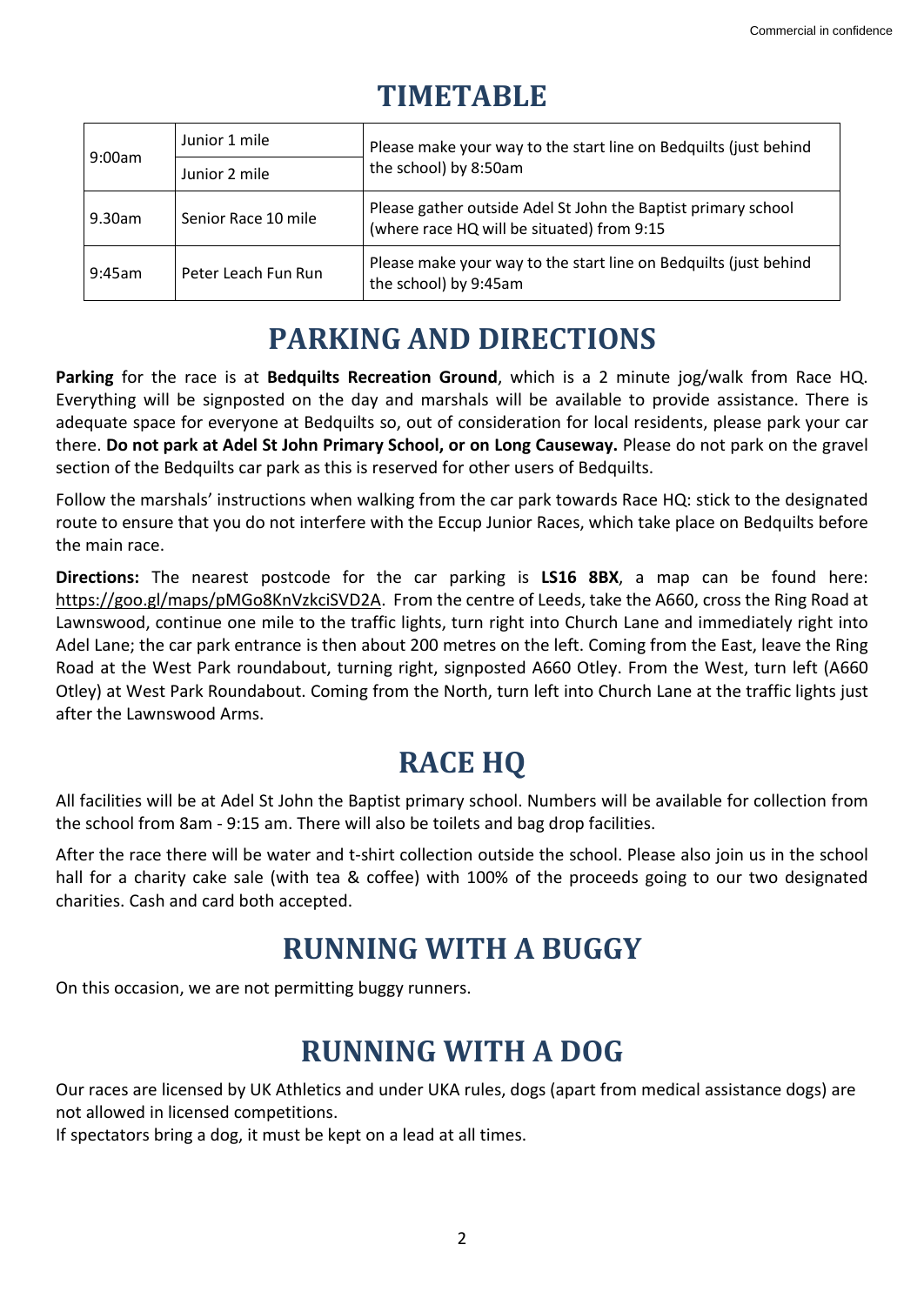## **RACE NUMBERS**

Your personal race number (which contains your timing chip) will be available to be collected from the school from 8am.

Please arrive in good time. Remember the race starts at 9:30am.

Wear your race number on the front of your running vest or shirt. Do not give your number to anyone else. Write your contact details on the back of your number in case of emergency.

**Don't forget to bring safety pins** (although we will have a supply if you do!).

For competitors in the junior races and the Peter Leach fun run please go straight to the junior race start on Bedquilts fields where you can collect numbers.

#### **RACE ROUTE**

The route is a certified 10 miles, mainly on closed roads (about 1 mile is on good quality paths around Eccup Reservoir, but road shoes are appropriate for the whole course). A map is attached at the end of this document.

Please take care and follow marshals' instructions at all times. Although headphones can be worn due to the closed roads, we ask that where worn the volume is kept such that you can be aware of your surroundings. We hope that you can enjoy the sights and sounds of Eccup whilst also being able to listen to our marshals' instructions.

There will be a lead car or bike on all sections of the course and a tail runner as well.

#### **WATER STATIONS**

There will be **two water stations** at around 4.5 miles and 8 miles. Water on the course will be provided **in cups, not bottles**. This is because it helps us ensure we can collect every single item after the race so there is no impact from the event on the environment. If you wish to have more water than this, please carry your own water bottle.

Please be aware that Eccup reservoir is a site of special scientific interest and any competitor observed dropping litter may be disqualified from the race.

## **RESULTS**

Results will be displayed as soon as possible after the finish. They will also be available online at <https://racebest.com/races/6vvh3>

#### **PRIZES**

We will aim to start the prize-giving at 11:30. Prizes for men and women will be awarded in the following categories:

| Open | $1st, 2nd, 3rd$ (plus trophy for the winner) |
|------|----------------------------------------------|
| V35  | $1st, 2nd, 3rd$                              |
| V40  | $1st, 2nd, 3rd$                              |
| V45  | $1st, 2nd, 3rd$                              |
| V50  | $1st$ , $2nd$                                |